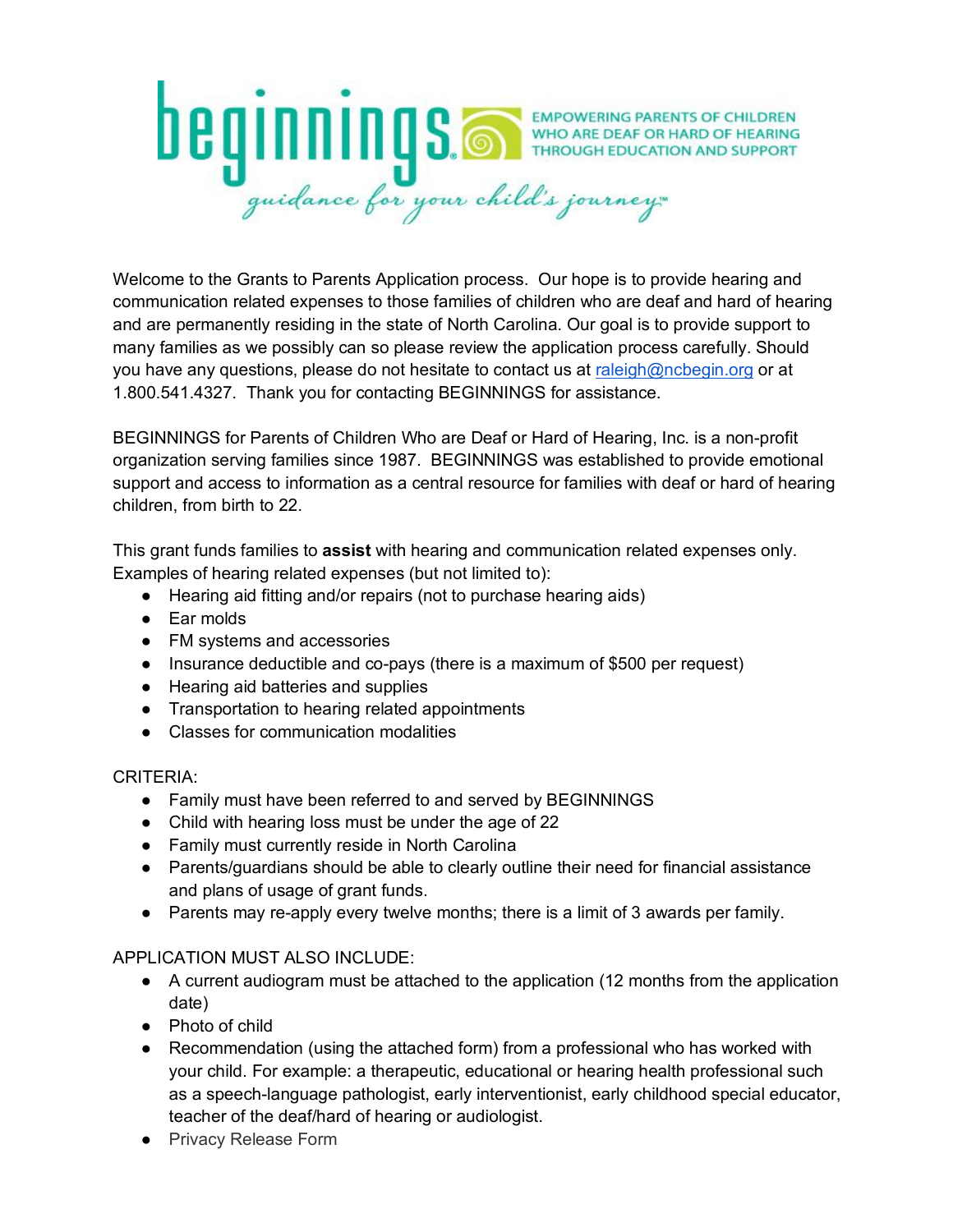### **APPLICATION DEADLINE:**

Applications will be accepted on a rolling basis and will be reviewed quarterly.

### **Dates for accepting application**:

- July 31
- October 31
- January 31
- April 30

## **AWARD PROCESS:**

After all applications are screened, eligible applications will be reviewed by the award selection committee. Once the review process is completed, you will be notified via email of award decisions. Letters of notification will also be mailed to all applicants.

### **Awards will be mailed no later than:**

- August 31
- November 30
- February 28
- May 31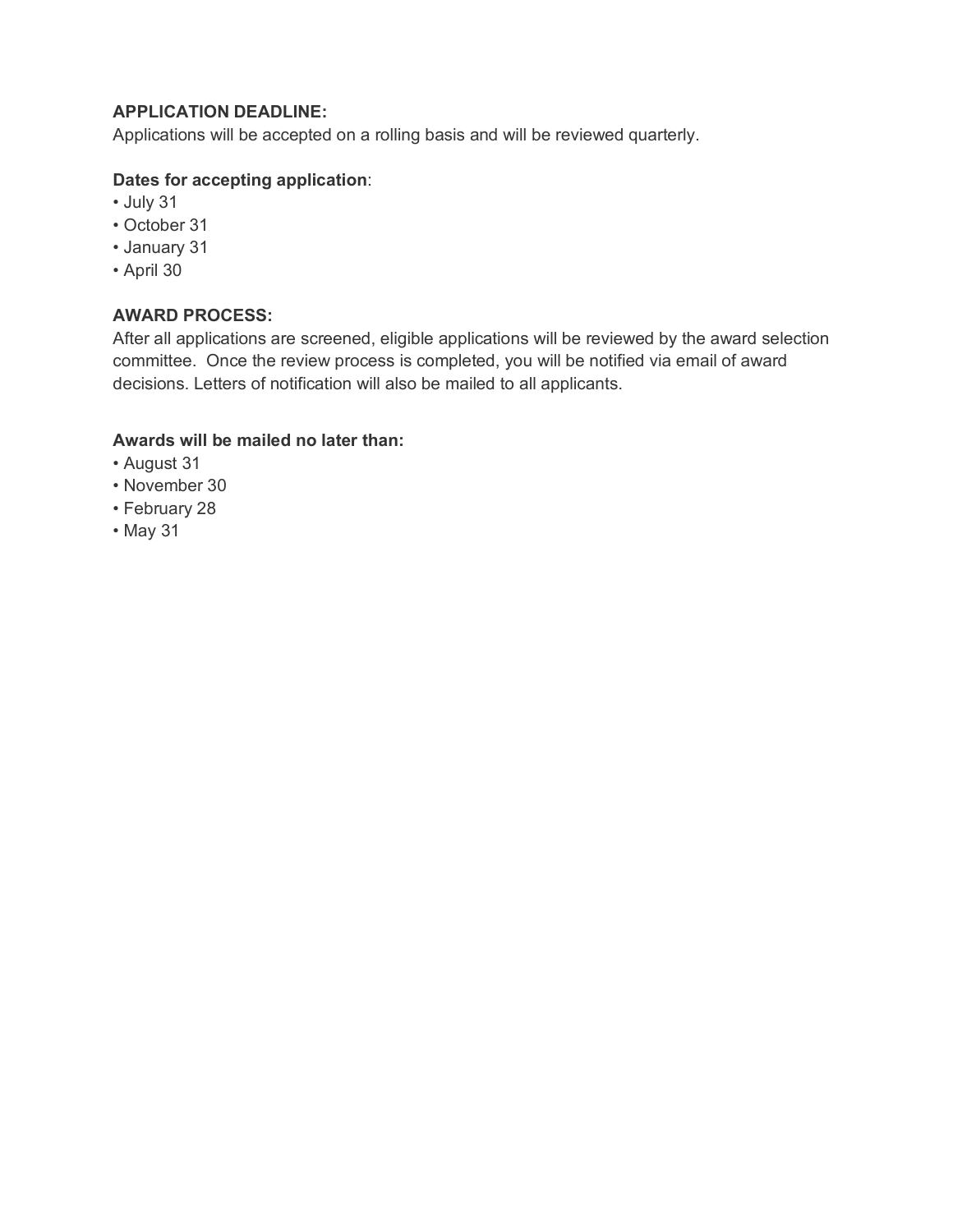

#### **Grants to Parents Application**

|                    | Services child is receiving or will receive in the coming year and total amount paid by family for each: |                               |
|--------------------|----------------------------------------------------------------------------------------------------------|-------------------------------|
| $\circ$            | <b>Transportation costs</b>                                                                              |                               |
| $\circ$<br>$\circ$ | Overnight stays                                                                                          | $\mathsf{s}_{\_\_\_\_\_\_\_}$ |
| $\Omega$           | Preschool program                                                                                        |                               |
| $\circ$            | <b>Audiological Appointments</b><br>Hearing aid purchase                                                 | $\frac{1}{2}$                 |
| $\circ$            | Hearing aid maintenance (e.g., ear molds, batteries)                                                     |                               |
| $\circ$            | Hearing aid fittings                                                                                     | $\frac{1}{2}$                 |
| $\circ$            | Cochlear implant appointments                                                                            | $\frac{1}{2}$                 |
| $\circ$            | <b>Parent/Family Training</b>                                                                            | $\frac{1}{2}$                 |
| $\circ$            | Devices (e.g., FM systems, Assistive Listening Devices for children under age of 5)                      |                               |
|                    |                                                                                                          |                               |

**Total number of dependents in household, including applicant** \_\_\_\_\_\_\_\_\_\_\_\_\_\_\_\_\_\_\_\_\_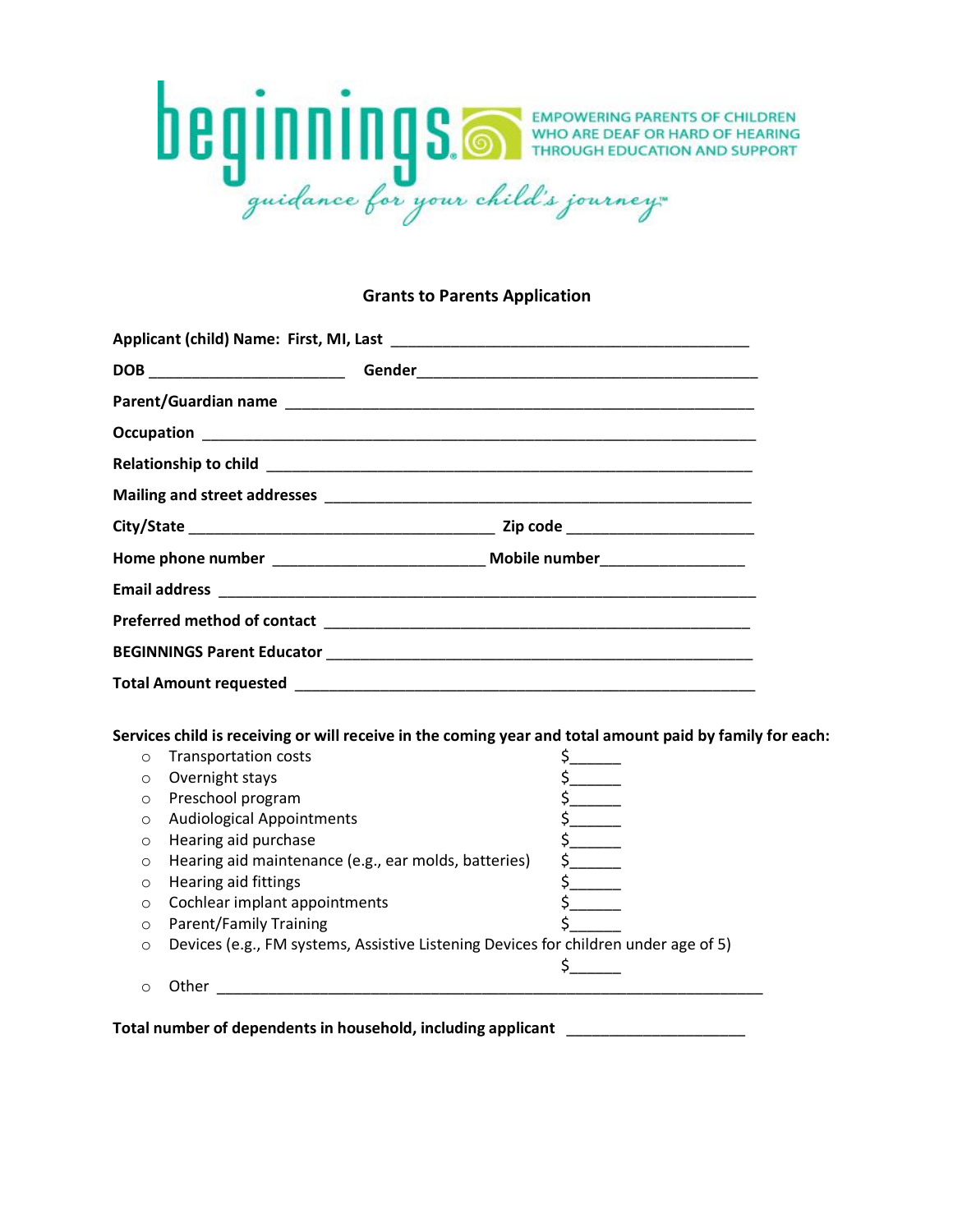#### **Total annual gross household income**

- o \$20,000 or less
- $\circ$  \$20,001 \$35,000
- $\circ$  \$35,001 \$45,000
- $\circ$  \$45,001 \$60,000
- $\circ$  \$60,001 \$\$80,000
- $\circ$  \$80,001-\$100,000
- $\circ$  \$100,000+

**What specific hearing-related services/activities are you requesting assistance with? Please consult with your Parent Educator and have them assist you with this part of the application. Be specific about your request. Appointment type and mileage needs to be included with transportation costs. Please check all that pertain to your request and write in any explanation below:**

| Ω       | Transportation                | Mileage |
|---------|-------------------------------|---------|
| O       | Overnight stays               |         |
| $\circ$ | Audiological appointments     |         |
| $\circ$ | Hearing aid maintenance       |         |
| $\circ$ | Hearing aid fittings          |         |
| O       | Cochlear implant appointments |         |
| $\circ$ | <b>Parent/Family Training</b> |         |
| O       | <b>Devices</b>                |         |
| $\circ$ | Other Hearing related service |         |
|         |                               |         |
|         |                               |         |
|         |                               |         |
|         |                               |         |

**Questions** (Please provide responses to the following questions)

- *Describe funding sources you have pursued but are not eligible for and why.*
- *Tell us about your family including any information about children other than the applicant and any difficulties that they might have, as well as any special circumstances.*
- *Describe one of your child's achievements.*
- *If you receive the grant, how will you use it?*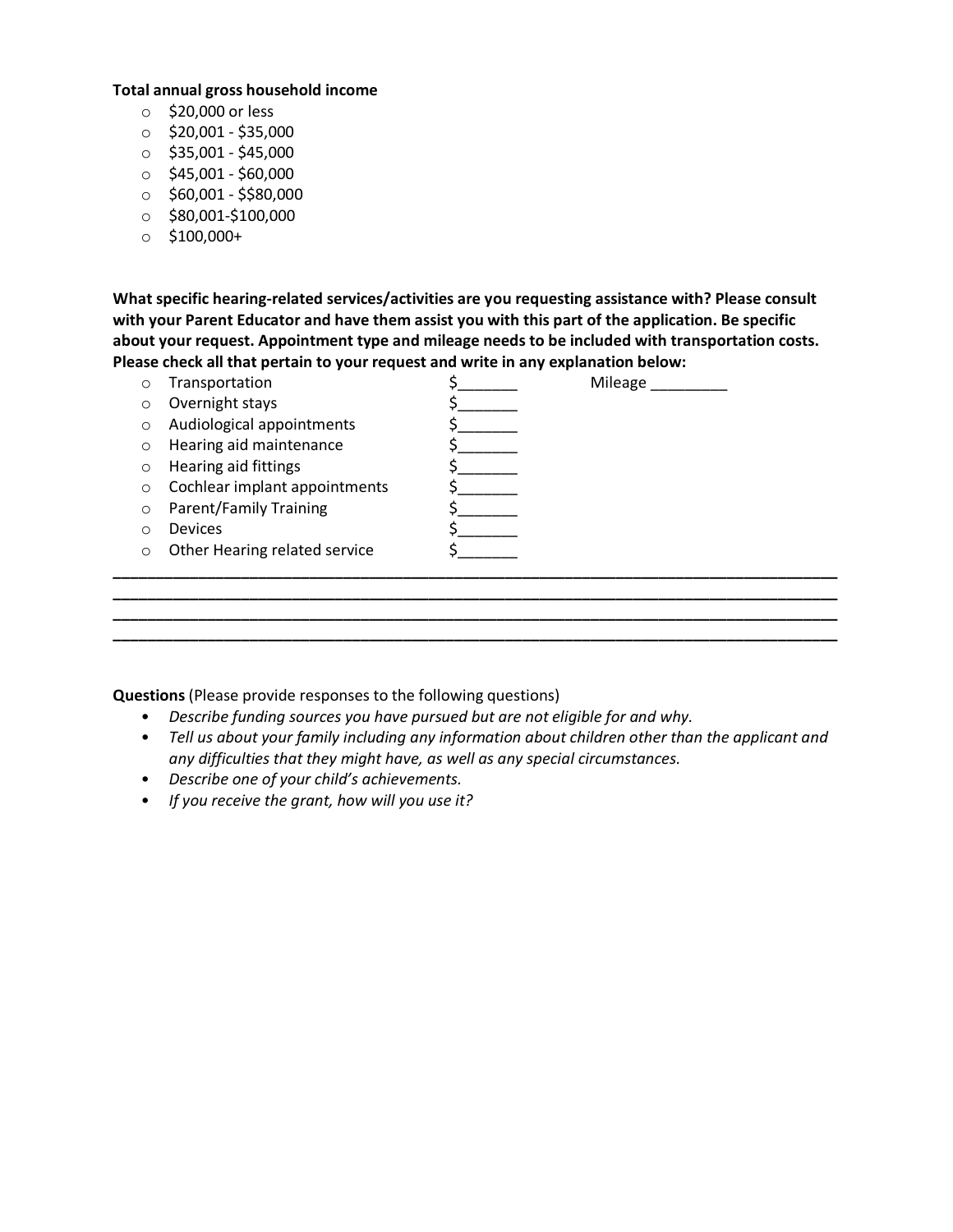I certify that my responses are accurate and true to the best of my knowledge. I understand that fraudulent or misleading information will make me ineligible for any financial assistance. I understand that if we are selected to receive a grant, BEGINNINGS may release general information regarding the award and I give BEGINNINGS permission to publish, without charge, photographs and narratives.

| Print Name |  |  |
|------------|--|--|
|            |  |  |
| Signature  |  |  |
|            |  |  |
| Date       |  |  |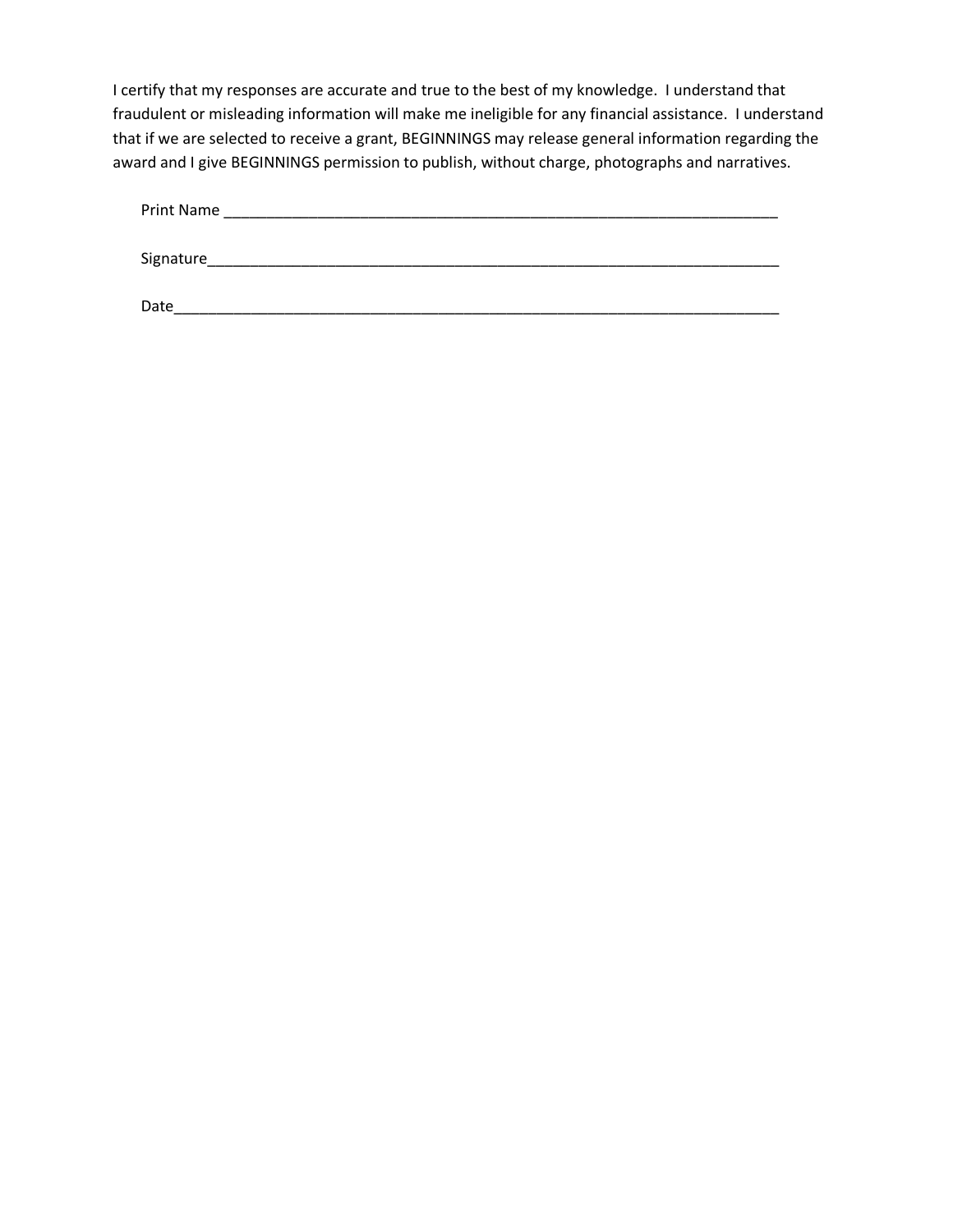

# **PHOTO RELEASE FORM**

**I/We, parent/guardian(s) of**

**hereby give BEGINNINGS For Parents of Children Who Are Deaf or Hard of Hearing the right and permission to publish, without charge, photographs and narratives.**

**These photographs and or narratives may be used in publications, including electronic publications, or in audiovisual presentations, promotional literature, advertising, or in other similar ways.** 

**I***/***We have read and understand the above.**

|       | <u>and the contract of the contract of the contract of the contract of the contract of the contract of the contract of</u> |  |
|-------|----------------------------------------------------------------------------------------------------------------------------|--|
|       |                                                                                                                            |  |
|       |                                                                                                                            |  |
| City: |                                                                                                                            |  |
|       | Primary contact can be contacted at (circle one): work home cell                                                           |  |
|       |                                                                                                                            |  |
|       |                                                                                                                            |  |

*Disclaimer: Above information is held in confidence and is never released or sold.*